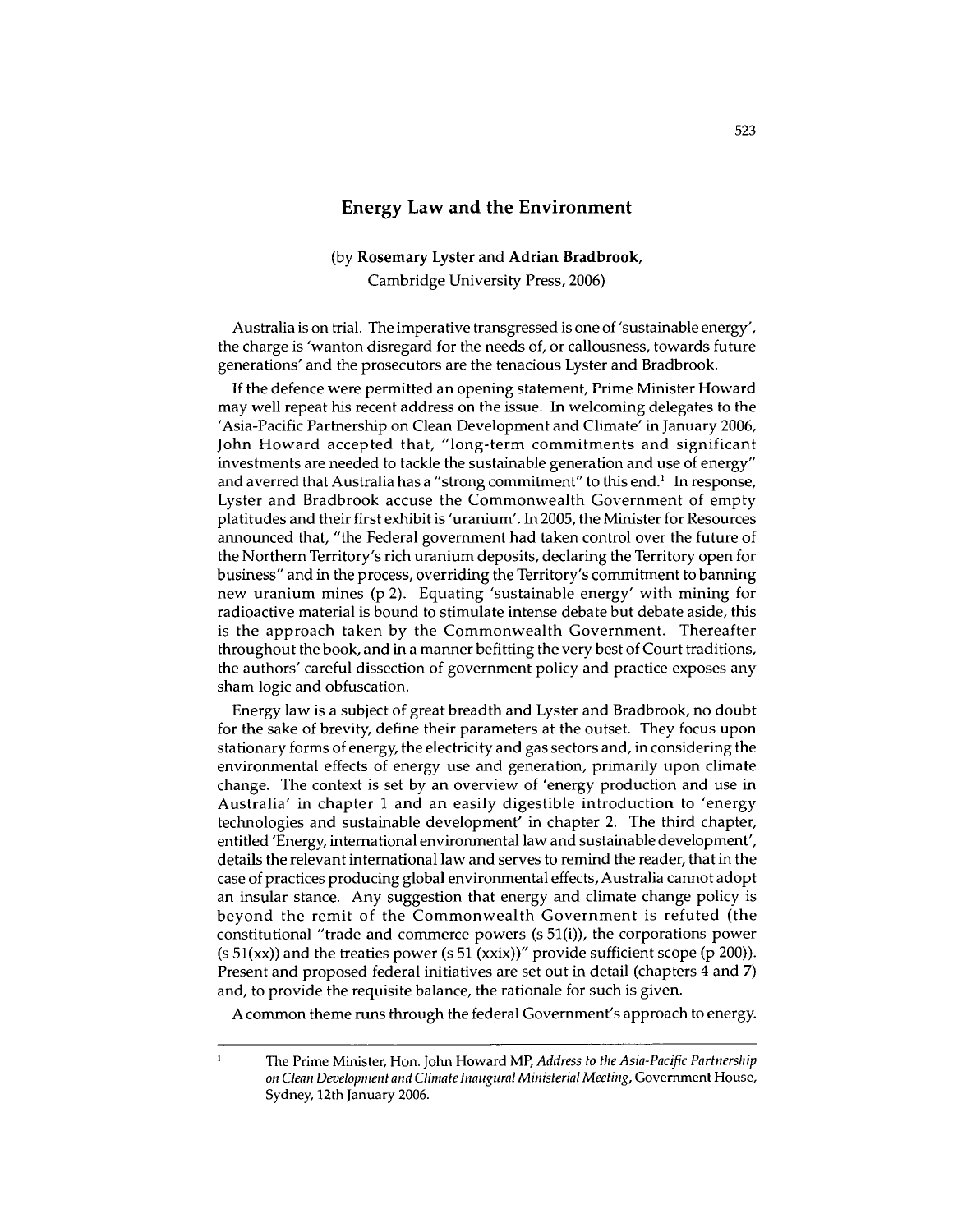The focus is upon limiting regulation and promoting voluntary schemes and free market economics. The authors address in particular the restructuring of the Australian electricity market to create the 'National Electricity Market'; a reform dictated by pure competition policy that has achieved price reductions for consumers. However, in contrast to, for example, the United States and Denmark, Australia has failed to integrate any environmental safeguards into the restructured market. As coal is still the primary fuel for electricity generation, the likely environmental effects of the National Electricity Market were perfectly clear. In the first year of operation, Australia saw a "10.35% spike" in greenhouse gas emissions from the electricity sector (p 123). Thus, Lyster and Bradbrook argue that the de-regulation of the industry has added to environmental degradation rather than eased this problem. They call for appropriate reregulation. Recent Government reforms have included the establishment of the Australian Electricity Regulator but the authors report that once again an opportunity has been lost to regulate with regards to environmental concerns.

Other federal initiatives receive equally intense scrutiny. The Australian Greenhouse Office emerges as a sop, the *Renewable Energy (Electricity) Act 2000* will fail to deliver that promised (chapter 4) and to focus on the geo-sequestration of carbon may prove to be inefficient, expensive and potentially dangerous (chapter 7). Fundamentally, Lyster and Bradbrook successfully make the case that the Commonwealth Government is failing to adopt "progressive paradigms for energy" (p 182). Of particular appeal is the perfunctoriness of writing that, when required, beautifully reveals the authors' intolerance with any claims to the contrary.

The Australian states, however, receive less condemnation. In contrast to the stance taken federally, and analogous to the scenario in the United States, Australian states and territories are taking action where Commonwealth Government leadership has been absent. The authors summarise the range of initiatives that the various states are adopting to promote a renewable energy future and provide links to materials containing detailed information (chapter 6). Of particular interest, is the embryonic agreement between states to establish a 'cap-and-trade' greenhouse gas emissions trading scheme (p 140), regulation to promote sustainable construction, green-power schemes (p 155), the development of geo-thermal power (p 164) and measures mandating energy performance standards and labelling requirements (p 174).

Lest the aforegoing appear too instantiate (and this book may require regular revision to remain relevant), Lyster and Bradbrook end on a note that resonates with global, long-term significance. Appendix A contains the authors' vision for a 'Draft non-legally binding Statement of Principles for a Global Consensus on Sustainable Energy Production and Consumption'. If any store can be placed on the role soft-law instruments play in crystallising practice, the adoption, in some form or other, of this document may prove to be the book's greatest contribution to a renewable energy future.

Australian optimism undimmed, the authors also include a proposed 'Draft Protocol on Energy Efficiency and Renewable Energy to the United Nations Framework Convention on Climate Change'. This suggested treaty mirrors the framework of the Kyoto Protocol but (arguably) the gravamen is to regulate